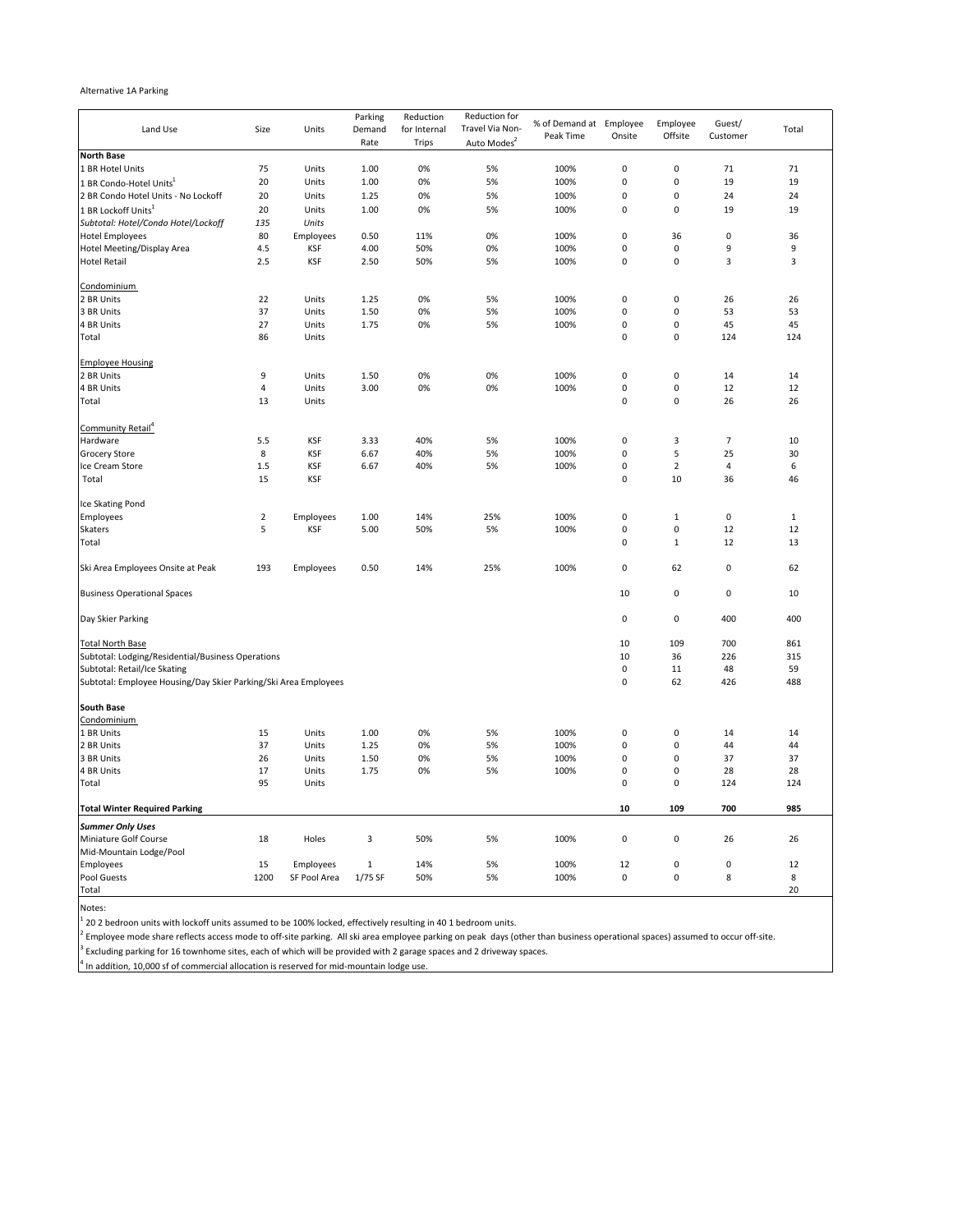## Alternative 4 Parking

| Land Use                             | Size | Units        | Parking<br>Demand<br>Rate | Reduction<br>for Internal<br>Trips | Reduction for<br>Travel Via Non-<br>Auto Modes <sup>1</sup> | % of Demand at<br>Peak Time | Employee<br>Onsite | Employee<br>Offsite | Guest/<br>Customer | Total |
|--------------------------------------|------|--------------|---------------------------|------------------------------------|-------------------------------------------------------------|-----------------------------|--------------------|---------------------|--------------------|-------|
| <b>North Base</b>                    |      |              |                           |                                    |                                                             |                             |                    |                     |                    |       |
| Single Family Homes <sup>2</sup>     | 8    | Units        |                           |                                    |                                                             |                             |                    |                     |                    |       |
| <b>Community Retail</b>              |      |              |                           |                                    |                                                             |                             |                    |                     |                    |       |
| Hardware                             | 5.5  | <b>KSF</b>   | 3.33                      | 40%                                | 5%                                                          | 100%                        | 0                  | 3                   | $\overline{7}$     | 10    |
| <b>Grocery Store</b>                 | 8    | <b>KSF</b>   | 6.67                      | 40%                                | 5%                                                          | 100%                        | 0                  | 5                   | 25                 | 30    |
| Ice Cream Store                      | 1.5  | <b>KSF</b>   | 6.67                      | 40%                                | 5%                                                          | 100%                        | 0                  | 2                   | 4                  | 6     |
| Total                                | 15   | <b>KSF</b>   |                           |                                    |                                                             |                             | 0                  | 10                  | 36                 | 46    |
| <b>Total North Base</b>              |      |              |                           |                                    |                                                             |                             | 0                  | 10                  | 36                 | 46    |
| <b>South Base</b>                    |      |              |                           |                                    |                                                             |                             |                    |                     |                    |       |
| Single Family Homes <sup>2</sup>     | 8    | Units        |                           |                                    |                                                             |                             |                    |                     |                    |       |
| <b>Total Winter Required Parking</b> |      |              |                           |                                    |                                                             |                             | 0                  | 10                  | 36                 | 46    |
| <b>Summer Only Uses</b>              |      |              |                           |                                    |                                                             |                             |                    |                     |                    |       |
| Mid-Mountain Lodge/Pool              |      |              |                           |                                    |                                                             |                             |                    |                     |                    |       |
| Employees                            | 15   | Employees    | 1                         | 14%                                | 5%                                                          | 100%                        | 12                 | 0                   | $\mathbf 0$        | 12    |
| <b>Pool Guests</b>                   | 1200 | SF Pool Area | 1/75 SF                   | 50%                                | 5%                                                          | 100%                        | 0                  | $\mathbf 0$         | 8                  | 8     |
| Total                                |      |              |                           |                                    |                                                             |                             |                    |                     |                    | 20    |
| Notes:                               |      |              |                           |                                    |                                                             |                             |                    |                     |                    |       |

Notes:<br><sup>1</sup> Employee mode share reflects access mode to off-site parking. All ski area employee parking on peak days (other than business operational spaces) assumed to occur off-site.  $2^{2}$  Each single family home will have a 2 car garage and 2 driveway spaces.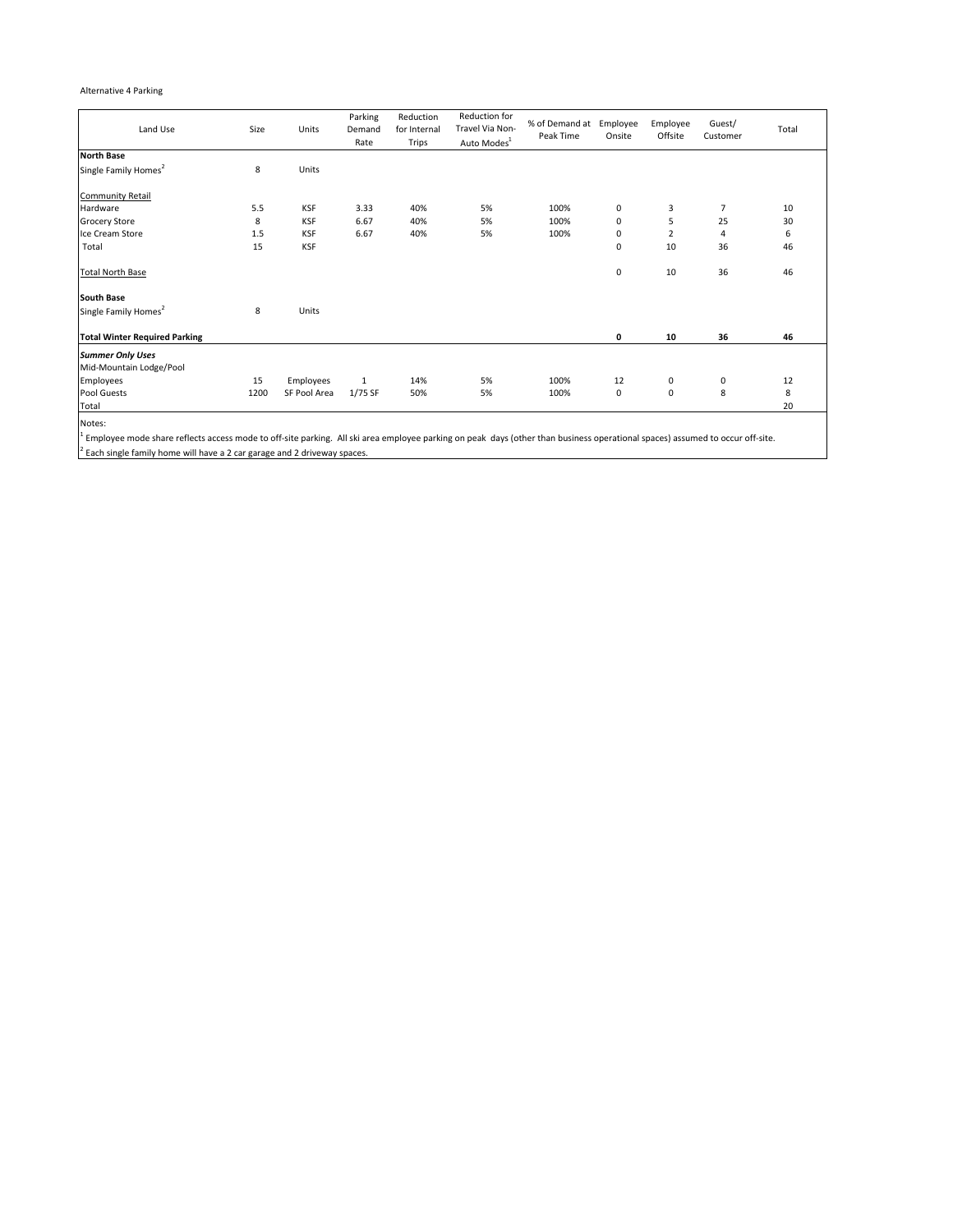## Alternative 5 Parking

| Land Use                                                        | Size           | Units        | Parking<br>Demand | Reduction<br>for Internal | Reduction for<br>Travel Via Non- | % of Demand at Employee<br>Peak Time | Onsite    | Employee<br>Offsite | Guest/<br>Customer | Total        |
|-----------------------------------------------------------------|----------------|--------------|-------------------|---------------------------|----------------------------------|--------------------------------------|-----------|---------------------|--------------------|--------------|
| <b>North Base</b>                                               |                |              | Rate              | <b>Trips</b>              | Auto Modes <sup>1</sup>          |                                      |           |                     |                    |              |
| 1 BR Hotel Units                                                | 75             | Units        | 1.00              | 0%                        | 5%                               | 100%                                 | 0         | $\pmb{0}$           | 71                 | 71           |
| Subtotal: Hotel                                                 | 75             | Units        |                   |                           |                                  |                                      |           |                     |                    |              |
| <b>Hotel Employees</b>                                          | 44             | Employees    | 0.50              | 11%                       | 0%                               | 100%                                 | 0         | 20                  | 0                  | 20           |
| Hotel Meeting/Display Area                                      | 4.5            | <b>KSF</b>   | 4.00              | 50%                       | 0%                               | 100%                                 | 0         | $\pmb{0}$           | 9                  | 9            |
| <b>Hotel Retail</b>                                             | 2.5            | <b>KSF</b>   | 2.50              | 50%                       | 5%                               | 100%                                 | 0         | $\pmb{0}$           | 3                  | 3            |
|                                                                 |                |              |                   |                           |                                  |                                      |           |                     |                    |              |
| Condominium                                                     |                |              |                   |                           |                                  |                                      |           |                     |                    |              |
| 1 BR Units                                                      | 20             | Units        | 1.00              | 0%                        | 5%                               | 100%                                 | 0         | $\pmb{0}$           | 19                 | 19           |
| 2 BR Units                                                      | 72             | Units        | 1.25              | 0%                        | 5%                               | 100%                                 | 0         | $\pmb{0}$           | 86                 | 86           |
| 3 BR Units                                                      | 79             | Units        | 1.50              | 0%                        | 5%                               | 100%                                 | 0         | $\pmb{0}$           | 113                | 113          |
| 4 BR Units                                                      | 54             | Units        | 1.75              | 0%                        | 5%                               | 100%                                 | 0         | $\pmb{0}$           | 90                 | 90           |
| Total                                                           | 225            | Units        |                   |                           |                                  |                                      | 0         | $\pmb{0}$           | 307                | 307          |
| <b>Employee Housing</b>                                         |                |              |                   |                           |                                  |                                      |           |                     |                    |              |
| 2 BR Units                                                      | 8              | Units        | 1.50              | 0%                        | 0%                               | 100%                                 | 0         | $\pmb{0}$           | 12                 | 12           |
| 4 BR Units                                                      | $\overline{4}$ | Units        | 3.00              | 0%                        | 0%                               | 100%                                 | 0         | $\pmb{0}$           | 12                 | 12           |
| Total                                                           | 12             | Units        |                   |                           |                                  |                                      | 0         | $\pmb{0}$           | 24                 | 24           |
| Community Retail                                                |                |              |                   |                           |                                  |                                      |           |                     |                    |              |
| Hardware                                                        | 5.5            | <b>KSF</b>   | 3.33              | 40%                       | 5%                               | 100%                                 | 0         | 3                   | $\overline{7}$     | 10           |
| <b>Grocery Store</b>                                            | 8              | <b>KSF</b>   | 6.67              | 40%                       | 5%                               | 100%                                 | 0         | 5                   | 25                 | 30           |
| Ice Cream Store                                                 | 1.5            | <b>KSF</b>   | 6.67              | 40%                       | 5%                               | 100%                                 | 0         | $\overline{2}$      | $\overline{a}$     | 6            |
| Total                                                           | 15             | <b>KSF</b>   |                   |                           |                                  |                                      | 0         | 10                  | 36                 | 46           |
| Ice Skating Pond                                                |                |              |                   |                           |                                  |                                      |           |                     |                    |              |
| Employees                                                       | $\overline{2}$ | Employees    | 1.00              | 14%                       | 25%                              | 100%                                 | 0         | $\mathbf 1$         | 0                  | $\mathbf{1}$ |
| Skaters                                                         | 5              | <b>KSF</b>   | 5.00              | 50%                       | 5%                               | 100%                                 | 0         | $\pmb{0}$           | 12                 | 12           |
| Total                                                           |                |              |                   |                           |                                  |                                      | 0         | $\mathbf{1}$        | 12                 | 13           |
| Ski Area Employees Onsite at Peak                               | 193            | Employees    | 0.50              | 14%                       | 25%                              | 100%                                 | 0         | 62                  | 0                  | 62           |
| <b>Business Operational Spaces</b>                              |                |              |                   |                           |                                  |                                      | 10        | $\pmb{0}$           | $\mathbf 0$        | 10           |
| Day Skier Parking                                               |                |              |                   |                           |                                  |                                      | 0         | $\pmb{0}$           | 400                | 400          |
| <b>Total North Base</b>                                         |                |              |                   |                           |                                  |                                      | 10        | 93                  | 862                | 965          |
| Subtotal: Lodging/Residential/Business Operations               |                |              |                   |                           |                                  |                                      | 10        | 20                  | 390                | 420          |
| Subtotal: Retail/Ice Skating                                    |                |              |                   |                           |                                  |                                      | $\pmb{0}$ | 11                  | 48                 | 59           |
| Subtotal: Employee Housing/Day Skier Parking/Ski Area Employees |                |              |                   |                           |                                  |                                      | 0         | 62                  | 424                | 486          |
| <b>South Base</b>                                               |                |              |                   |                           |                                  |                                      |           |                     |                    |              |
| Single Family Homes <sup>3</sup>                                | 16             | Units        |                   |                           |                                  |                                      |           |                     |                    |              |
| <b>Total Winter Required Parking</b>                            |                |              |                   |                           |                                  |                                      | 10        | 93                  | 862                | 965          |
| <b>Summer Only Uses</b>                                         |                |              |                   |                           |                                  |                                      |           |                     |                    |              |
| Mid-Mountain Lodge/Pool                                         |                |              |                   |                           |                                  |                                      |           |                     |                    |              |
| Employees                                                       | 15             | Employees    | $\,1\,$           | 14%                       | 5%                               | 100%                                 | 12        | $\pmb{0}$           | $\mathbf 0$        | 12           |
| Pool Guests                                                     | 1200           | SF Pool Area | 1/75 SF           | 50%                       | 5%                               | 100%                                 | $\pmb{0}$ | $\pmb{0}$           | 8                  | 8            |
| Total                                                           |                |              |                   |                           |                                  |                                      |           |                     |                    | 20           |
| Notes:                                                          |                |              |                   |                           |                                  |                                      |           |                     |                    |              |

 $1$  Employee mode share reflects access mode to off-site parking. All ski area employee parking on peak days (other than business operational spaces) assumed to occur off-site.  $^{2}$  In addition, 10,000 sf of commercial allocation is reserved for mid-mountain lodge use.

<sup>3</sup> Each single family home will have a 2 car garage and 2 driveway spaces.